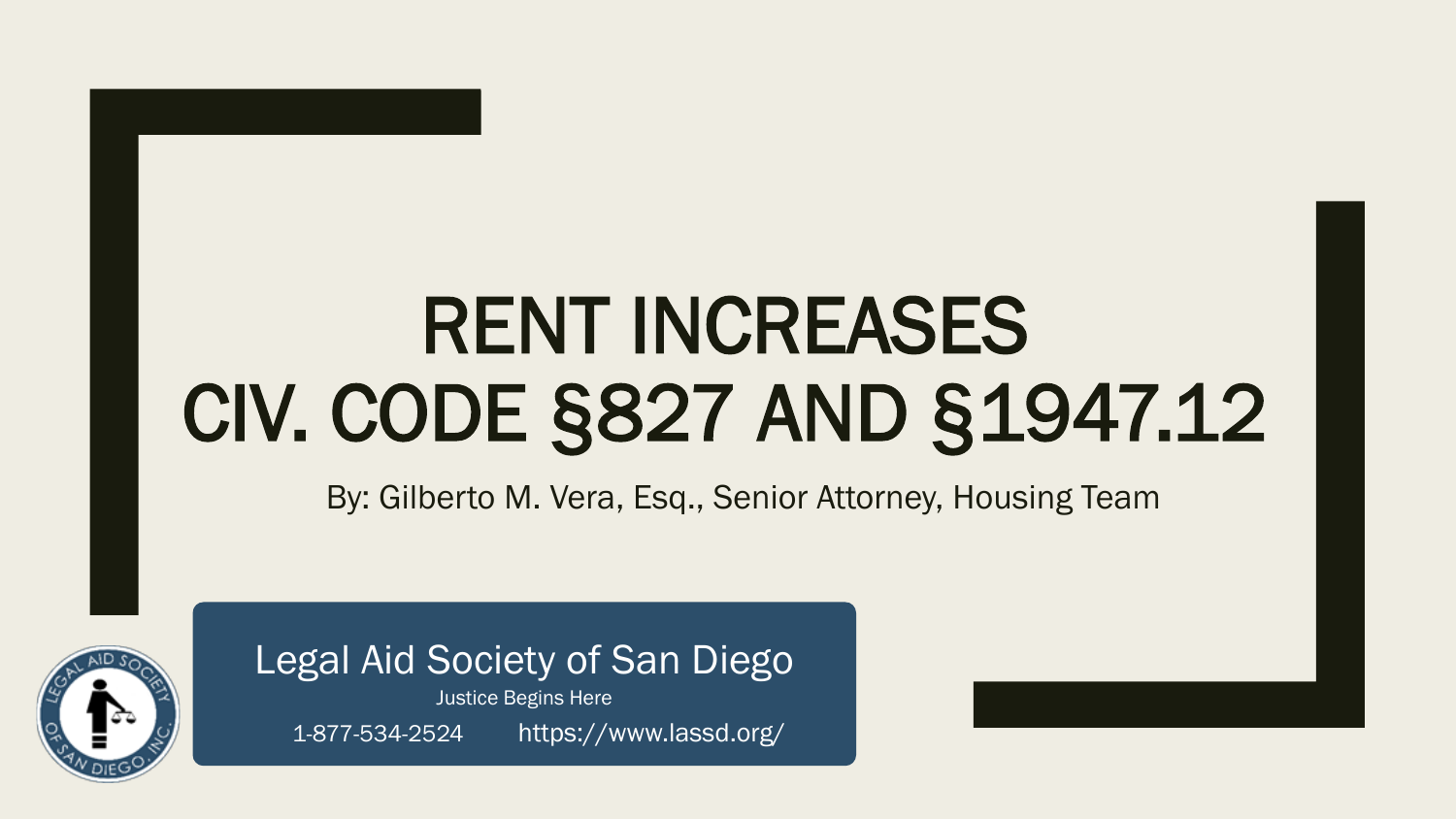

- This presentation is intended to provide general information regarding legal rights related to housing in California and is not legal advice.
- If you have questions, consult with an attorney or the appropriate agency about your rights in your specific situation.
- Legal Aid Society of San Diego 1 (877) 534-2524 or visit [www.LASSD.org](http://www.lassd.org/)
- Updated December 15, 2021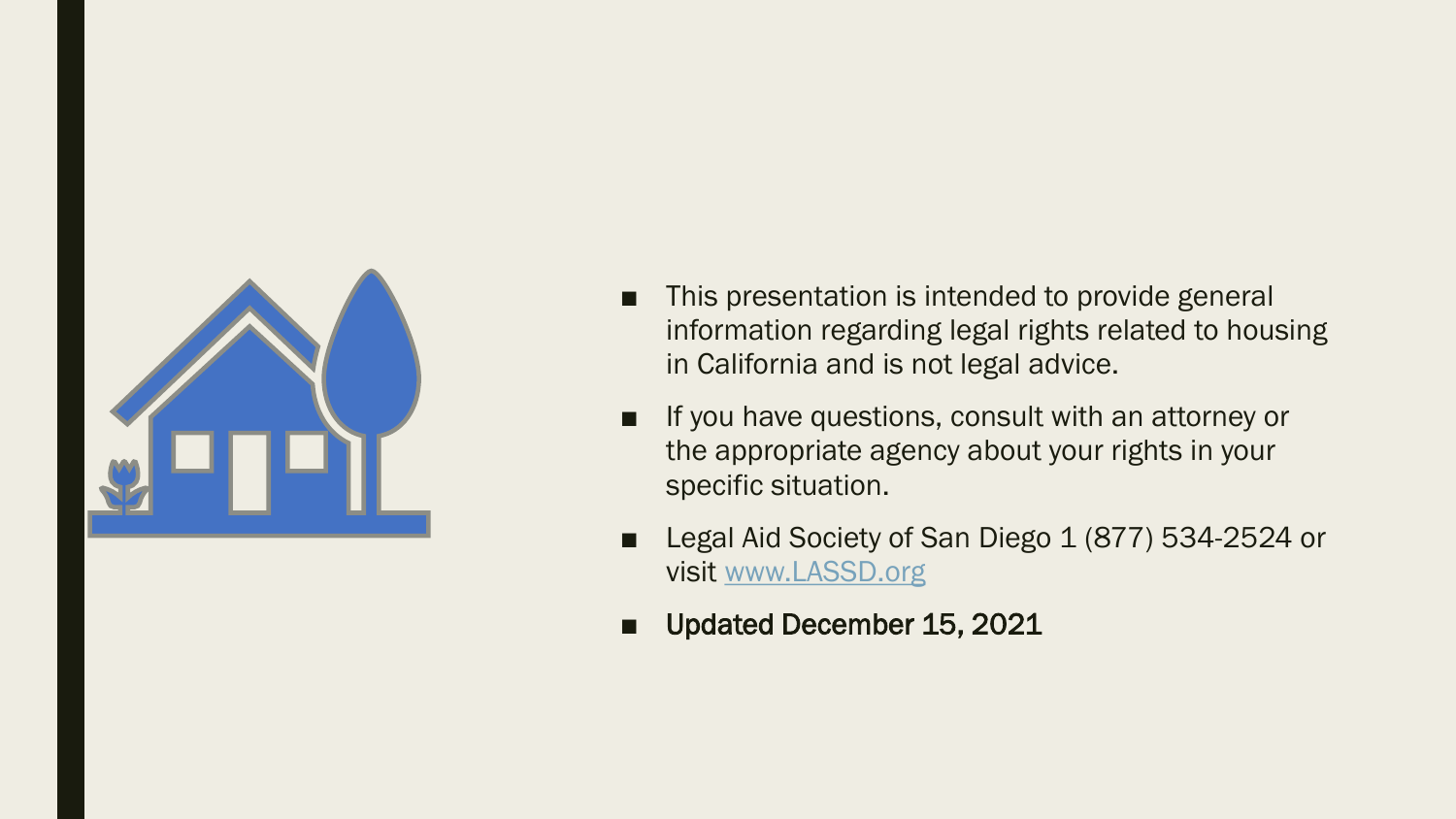# Rent Increase Notice Requirements Cal. Civ. Code § 827(b)

For month-to-month tenancies\*, landlord may increase a tenant's monthly rent upon proper written notice to the tenant.

- Notice must be written and properly served on the tenant
	- Two (2) Methods of Service:
		- 1. By delivering a copy to the tenant personally; or
		- 2. By serving a copy by mail/fax under the procedures prescribed in section 1013 of the civil code
- For Housing Choice Voucher Tenancies/Sec. 8, a copy of the notice of increase should also be served on the public housing authority

*\*Written notice of rent increase is still required to be served upon a tenant if a landlord intends to increase the rent at the end of a term lease/rental agreement (i.e., upon renewal of a term lease).*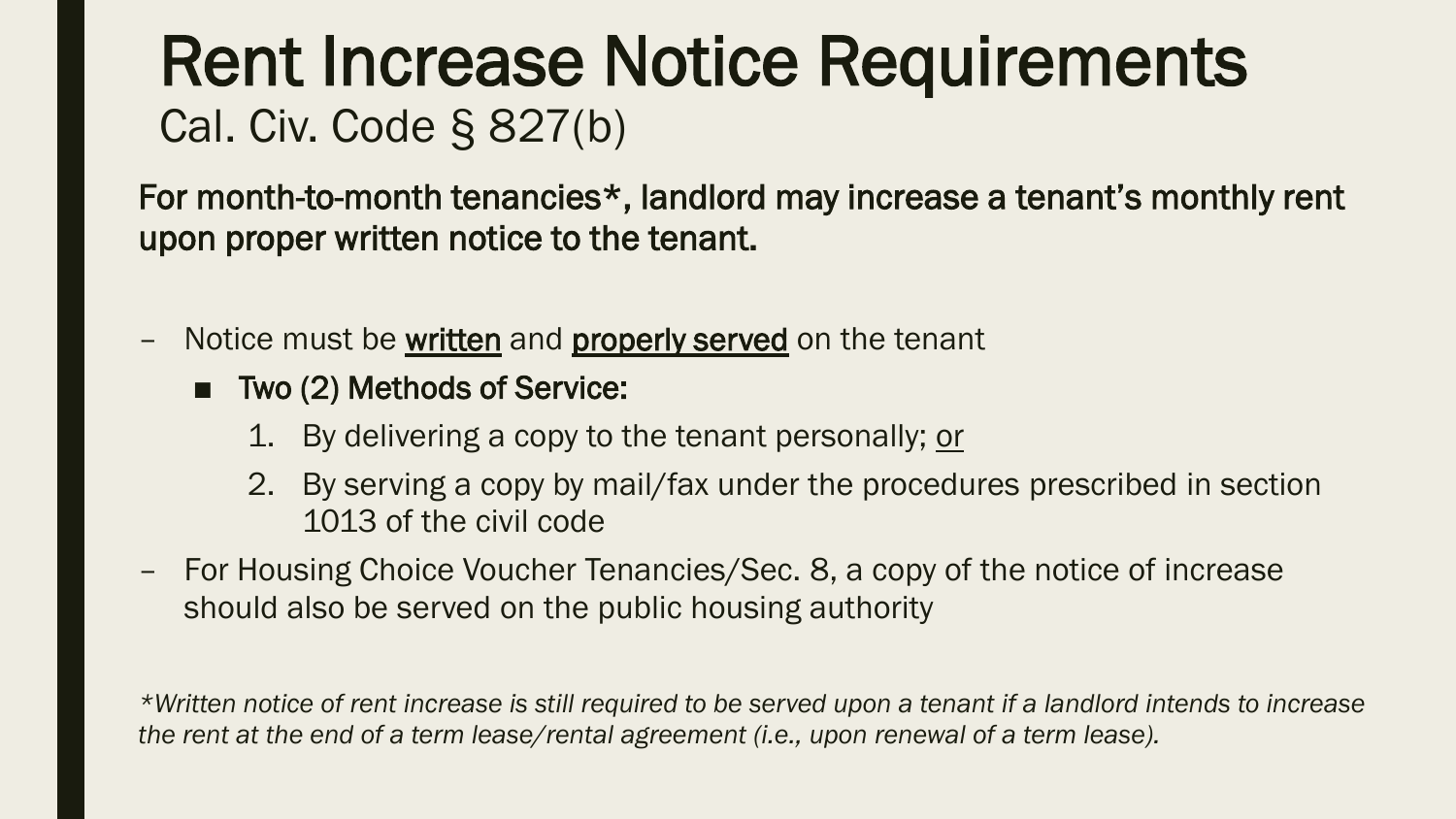## Rent Increase Notice Requirements Cal. Civ. Code § 827(b)(2)

■ What is the proper amount of notice?

*If the proposed rent increase is 10% or less of the rental amount charged to that tenant at any time during the 12 months before the effective date of the increase, either by itself or combined with any other rent increase for the 12 months before the effective date of the increase, at least 30 days' notice before the effective date of the increase is required.*

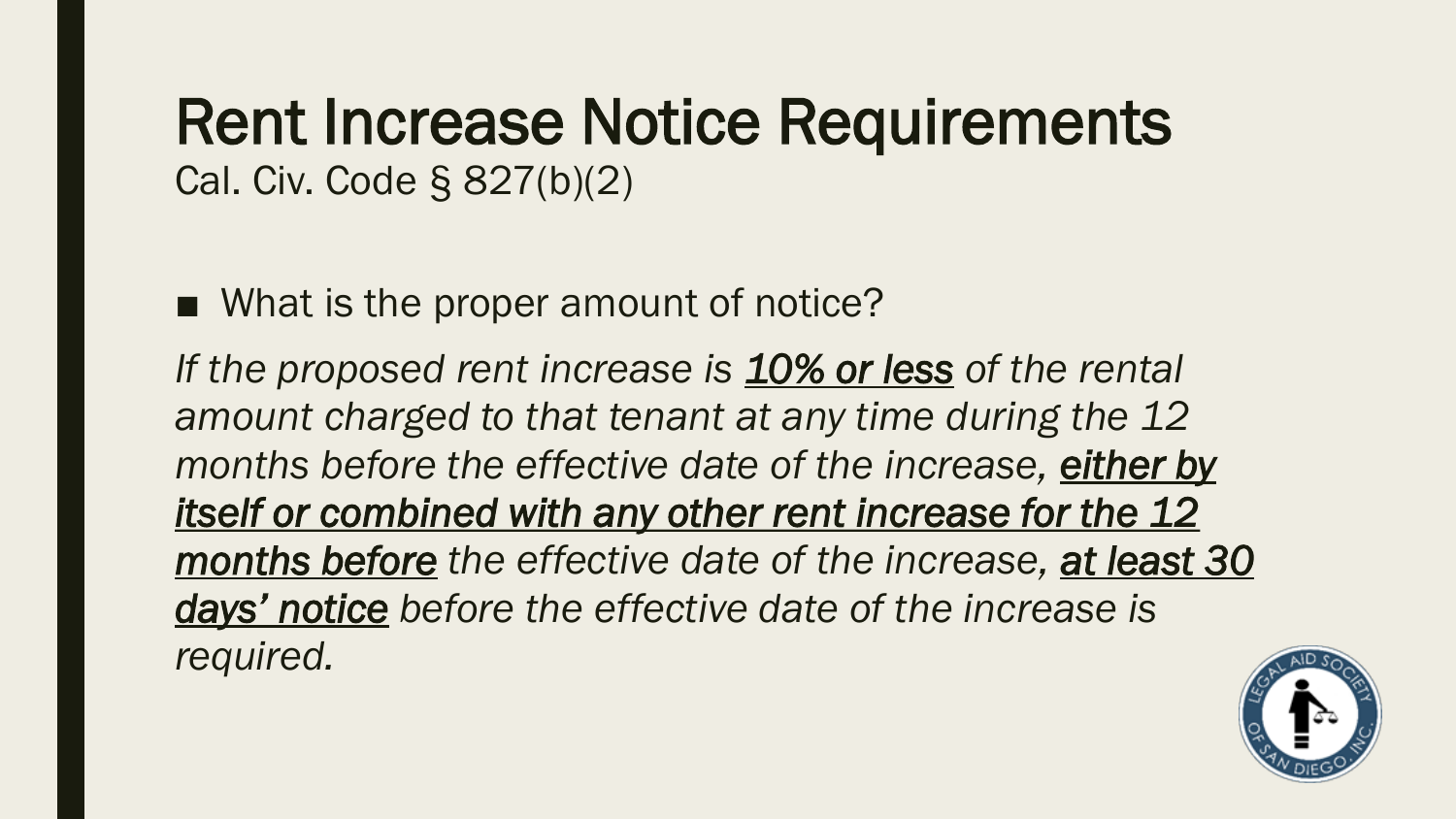## Rent Increase Notice Requirements Cal. Civ. Code § 827(b)(3)(A)-(B)

■ What is the proper amount of notice?

*If the proposed rent increase is greater than 10% of the rental amount charged to that tenant at any time during the 12 months before the effective date of the increase, either by itself or combined with any other rent increase for the 12 months before the effective date of the increase, at least 90 days' notice before the effective date of the increase is required.*

\*If the proposed increase for that tenant is caused by a change in a tenant's income or family composition as determined by a recertification required by statute or regulation, at least 30 days' notice before the effective date of the increase is required.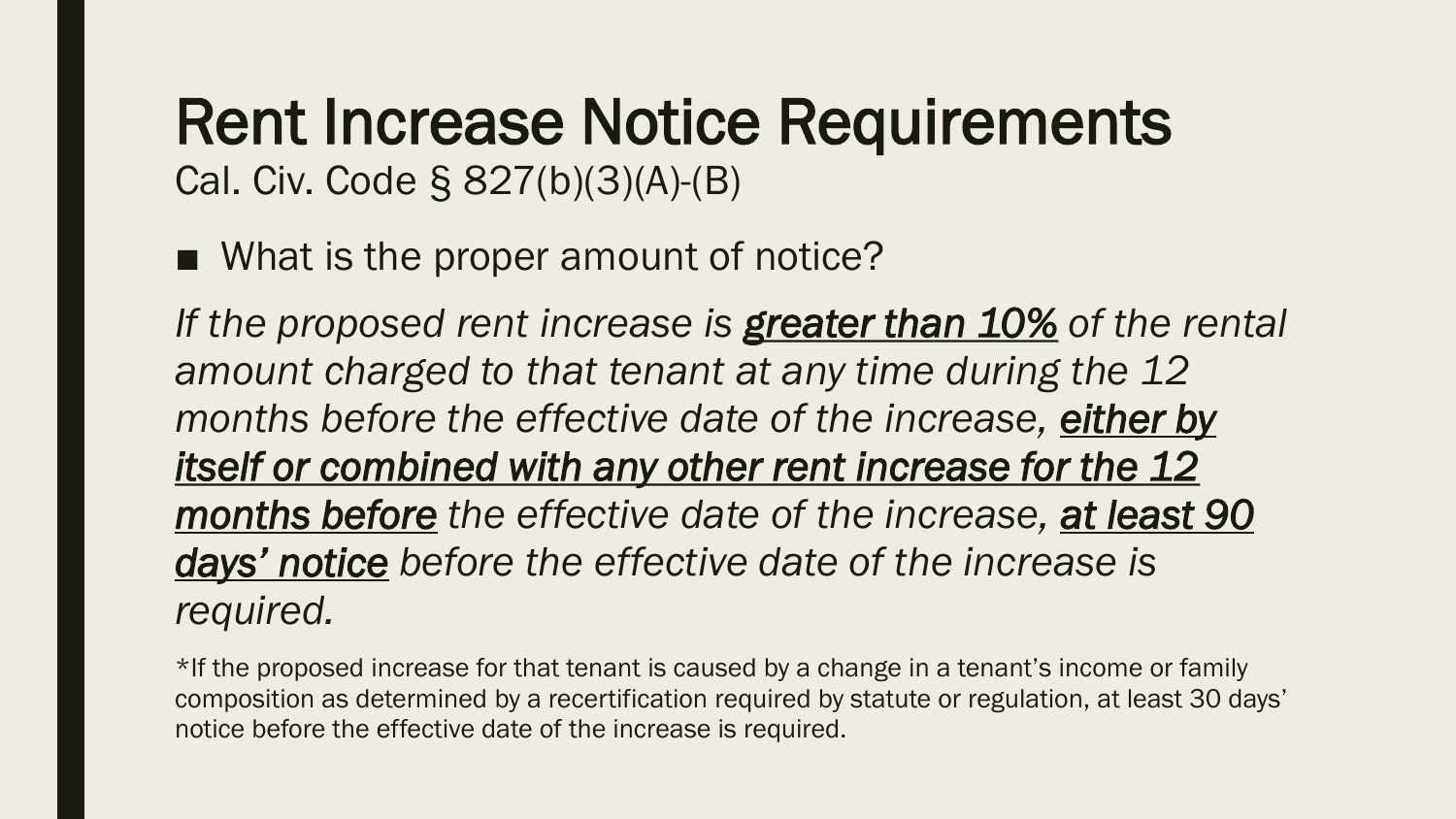- As of January 01, 2020, a landlord may be prohibited from raising the rent beyond a certain amount
	- *Cal. Civ. Code § 1947.12 restricts landlords from increasing a tenant's monthly rental obligation more than 5% plus the local rate of inflation or 10% (whichever is less) in a 12-month period*

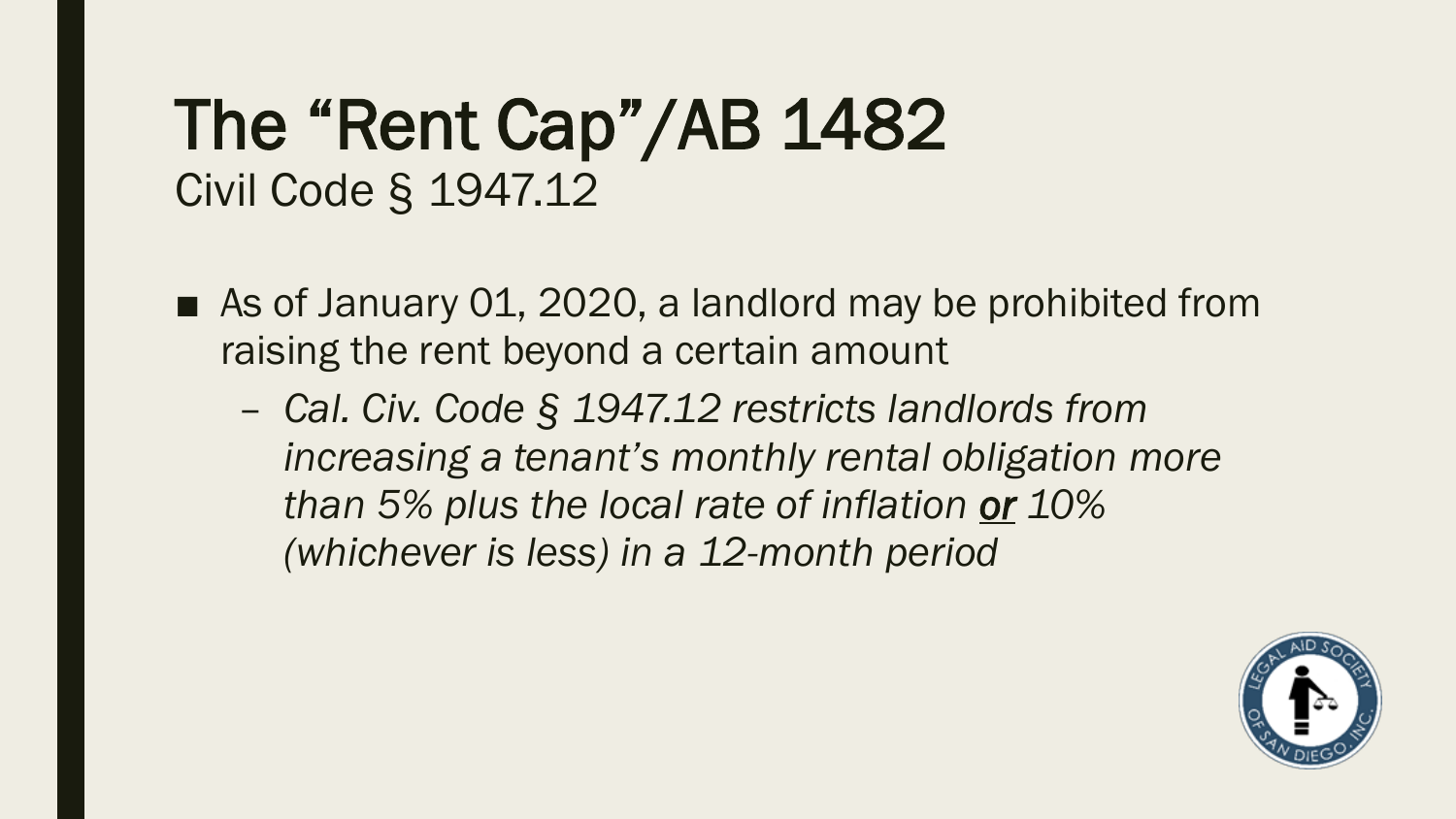# The "Rent Cap"/AB 1482

## Civil Code § 1947.12

#### ■ How to Calculate the "Rent Cap"

- *For San Diego County, necessary to use the CPI-U for the San Diego-Carlsbad metropolitan area covering the County of San Diego*
- *For rent increases that take effect before August 01 of any calendar year, the following applies:*
	- The percentage change shall be the percentage change in the amount published for March of the immediately preceding year and the March of the year before that;

*E.g., rent increase effective April 2021, use percentage change from March 2019-March 2020.*

- *For rent increases that take effect on or after August 01, of any calendar year, the following applies:*
	- The percentage change shall be the percentage change in the amount published for March of that calendar year and March of the immediately preceding calendar year;

*E.g., rent increase effective September 2021, use percentage change from March 2020- March 2021.*

*\*The percentage change shall be rounded to the nearest one-tenth of 1 percent.*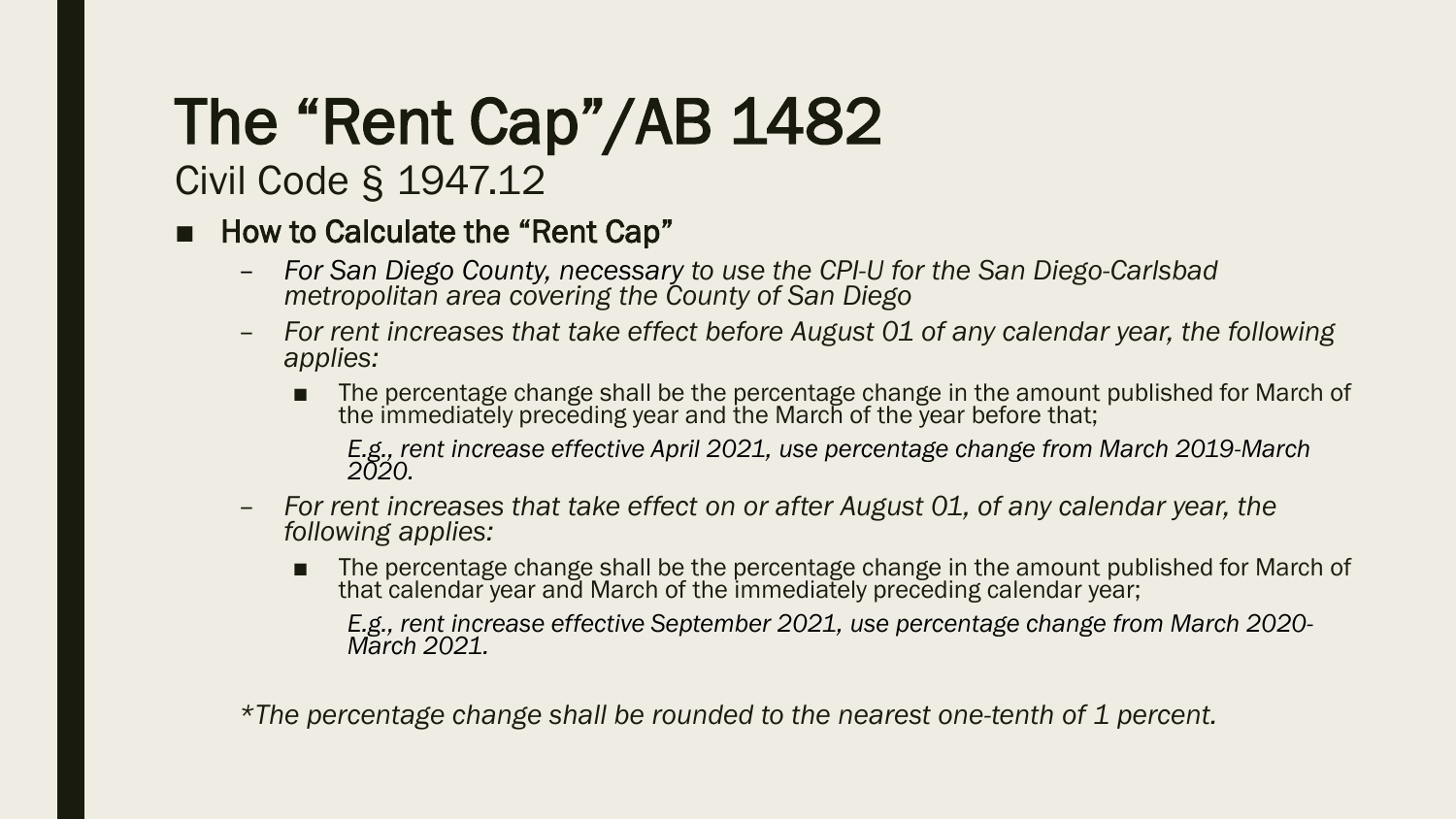- Currently:
	- *For rent increases that took effect August 01, 2020, through August 01, 2021, the allowable increase was 6.8%*
	- *For rent increases that take effect after August 01, 2021, or the current "rent cap," the allowable increase is 9.1%*

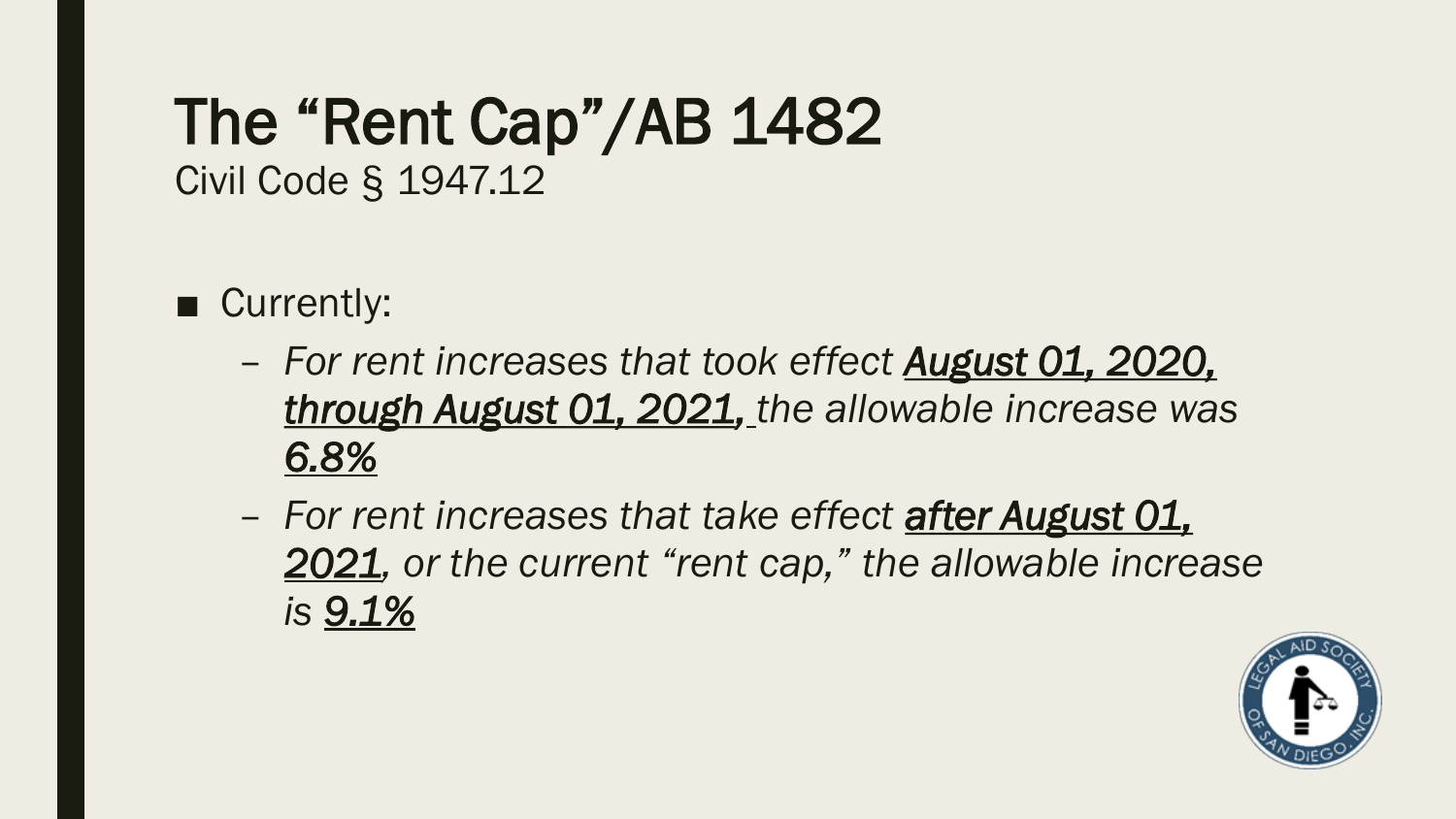#### ■ Other considerations:

- *Any rent discounts, incentives, concessions, or credits offered by the landlord and accepted by the tenant shall be excluded from the tenant's monthly rent*
	- Any owner-offered discounts, incentives, concessions, or credits shall be separately listed and identified in the lease or rental agreement or as an amendment to an existing lease or rental agreement
- *If the same tenant remains in possession of the rental unit for any 12-month period, the rent shall not be increased to the allowable amount in more than two increments*
- *When all tenants move out, i.e., no tenant from a prior tenancy remains, the landlord may establish the initial rent without subject to the "rent cap"*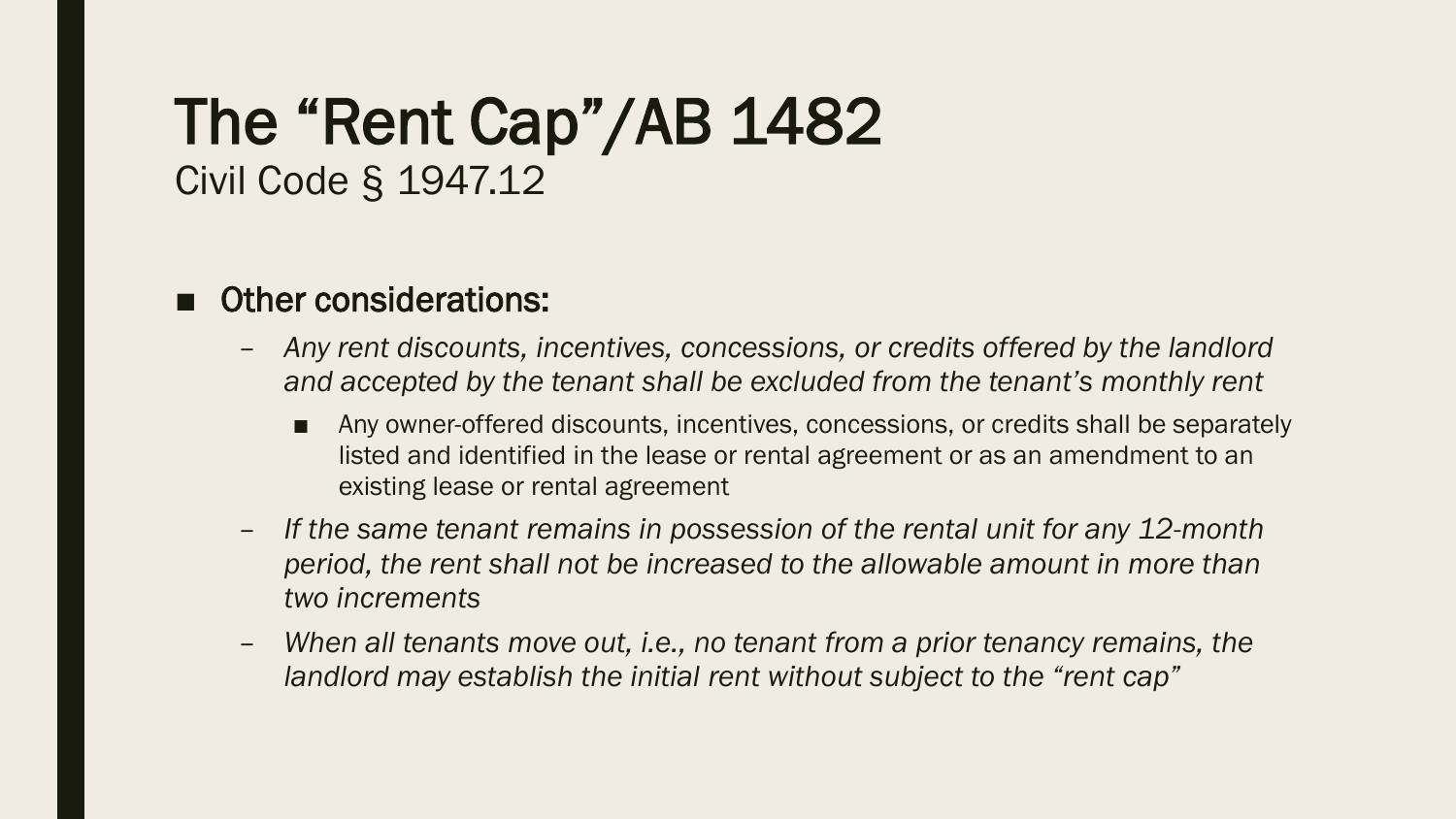#### WHAT HOUSING IS COVERED?

- *ALL rental units are covered by the "rent cap," except:*
	- Single-family homes and condos, unless owned by a corporation, real estate investment trust, or limited liability corporation in which at least one member is a corporation;

*\*must also provide specific notice that the residential property is exempt in the lease agreement if the tenancy began on or after July 01, 2020*

- Any units covered by a local rent control ordinance that is more restrictive than the "rent cap";
- Rental units issued a certificate of occupancy in the past 15-years;
- Duplexes if the owner lives in the other unit and is the unit the owner's principal place of residence throughout the tenancy;

*\*does not include accessory dwelling units*

- Affordable housing subject to a deed restriction, regulatory agreement, or other agreement with a governmental agency, e.g., low-income housing tax credit properties; and
- School-owned housing.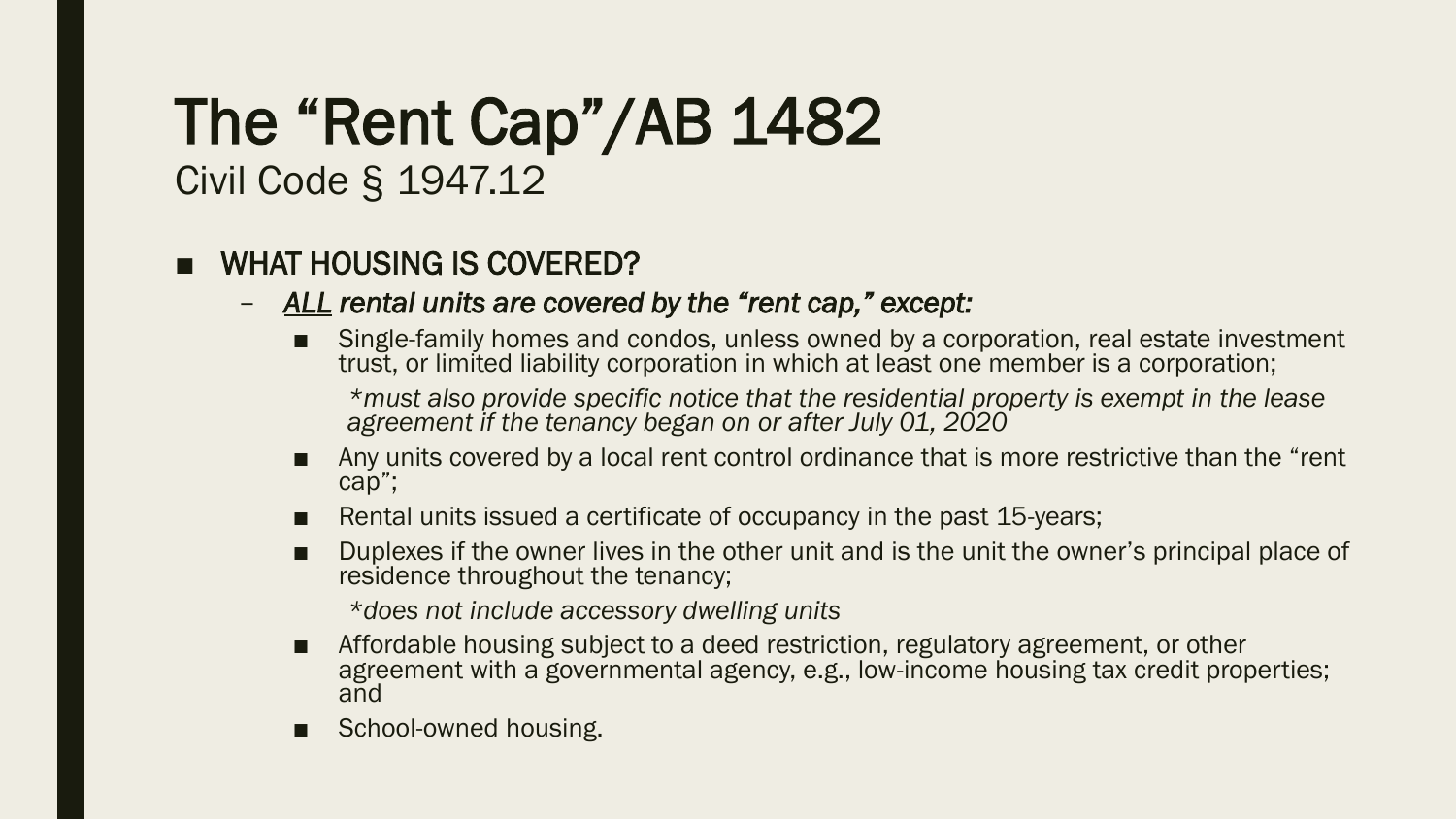#### ■ Rent Increases Prior to January 01, 2020 (retroactivity):

- Rent increases before March 15, 2019, are not affected by the "rent cap";
- *Rent increases after March 15, 2019, may be valid, but if the increase exceeded that allowable "rent cap" on January 01, 2020, the rent shall be adjusted back to the prior amount, plus* the allowable increase under the "rent cap" at the time (i.e., 7.2%);
- Landlords are not required to give a tenant a rent credit for overpaid rent due to a "rent cap" violation prior to January 01, 2020.